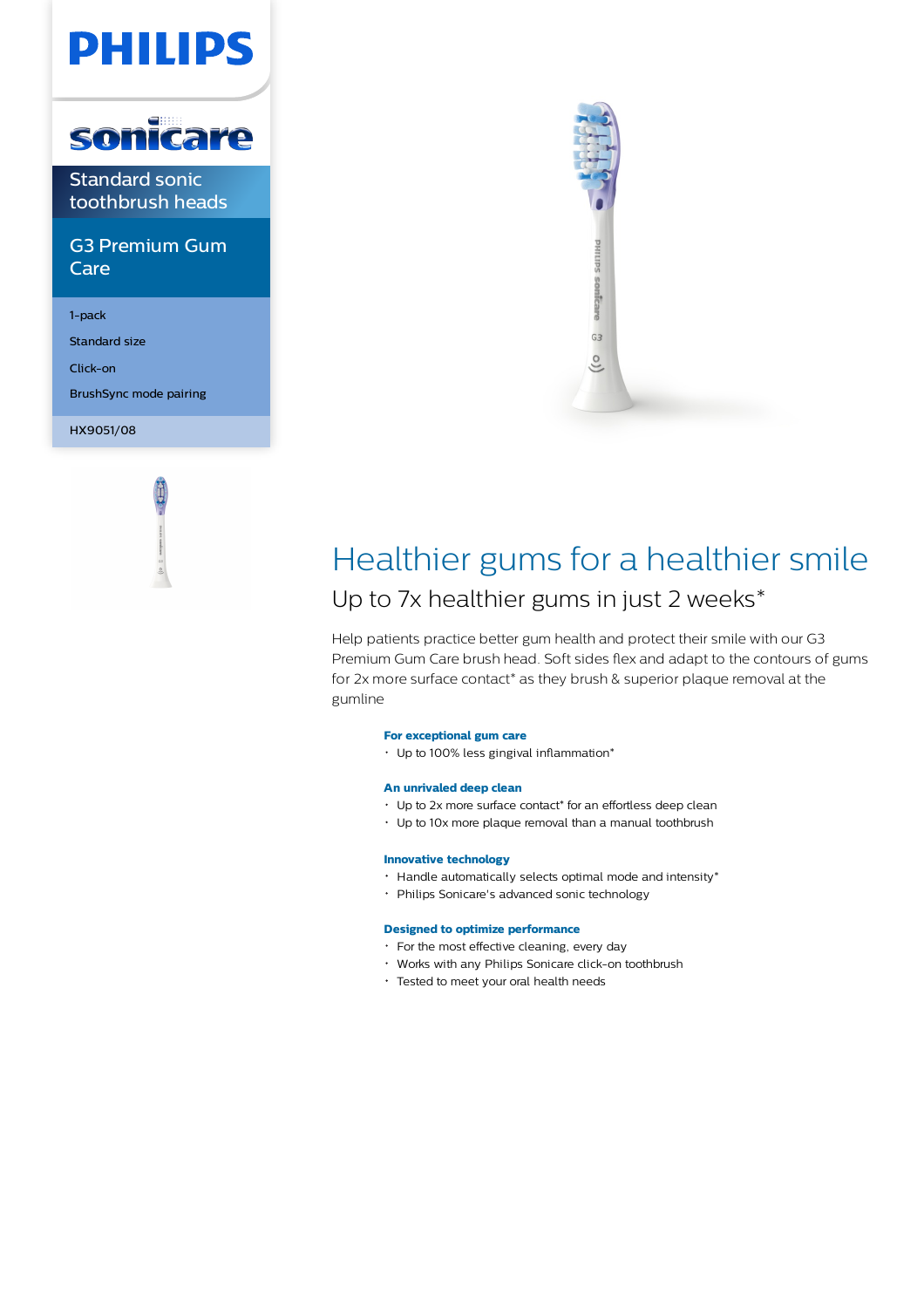# **Highlights**

#### **Focus on gingival health**



With Premium Gum Care, even the deepest clean is gentle. As the brush head moves along the gumline, its flexible sides and bristles absorb any excessive pressure so gums are protected even if patients are brushing too hard. Its rounded profile allows the bristles to clean evenly while being gentle on gums. Extra-soft gumline bristles deliver a gentle yet effective clean along the gumline, where gum disease starts. The brush head's smaller size allows easy maneuvering even in hard-toreach areas.

#### **Adaptive cleaning technology**



Patients get a personalized clean every time they brush with our adaptive cleaning technology. Soft, flexible rubber sides let Premium Gum Care adapt to the unique contours of the mouth. Our bristles adjust to gums and teeth, giving patients up to 2x more surface contact than a DiamondClean brush head for deeper cleaning, even in hard-toreach spots. Adaptive cleaning technology also: allows gentle tracking along the gumline; absorbs excessive brushing pressure; and enables an enhanced sweeping motion, for a unique in-mouth feel and superior cleaning.

#### **Powerful plaque removal**



Thanks to its flexible design, Premium Gum Care is proven to remove up to 10x more plaque than a manual toothbrush. It moves to enhance our unique Philips Sonicare cleaning technology so that however patients brush, they get an exceptional clean they can see and feel.

#### **BrushSync mode pairing**



Patients will always get their best possible clean and gum care with our BrushSync mode pairing feature. A microchip in the Premium Gum Care brush head syncs with the connected Philips Sonicare toothbrush handle. It prompts the handle to automatically select the optimal brushing mode and intensity level for exceptional gum health. All your patients need to do is start brushing.

#### **Philips Sonicare technology**



Philips Sonicare's advanced sonic technology pulses water between teeth, and its brush strokes break up plaque and sweep it away for an exceptional daily clean.

#### **Smart brush head replacement**



Brush heads exhibit fatigue and bristle wear after three months of normal use. Philips Sonicare smart toothbrushes provide accurate brush head replacement reminders based on how often patients brush and how much pressure they use. For those who don't use a smart toothbrush, Premium Gum Care's blue reminder bristles fade to white to let patients know it's time for a replacement brush head.

### **Easy to click-on**



Premium Gum Care simply clicks on to a Philips Sonicare toothbrush handle for a secure fit and easy maintenance and cleaning. Premium Gum Care fits all Philips Sonicare toothbrush handles except PowerUp Battery and Essence.

# **Brushing with peace of mind**



All Philips Sonicare brush heads are safe and gentle on teeth and gums. During tests, each brush head is put through its paces to ensure durability and an exceptional performance every time you brush.